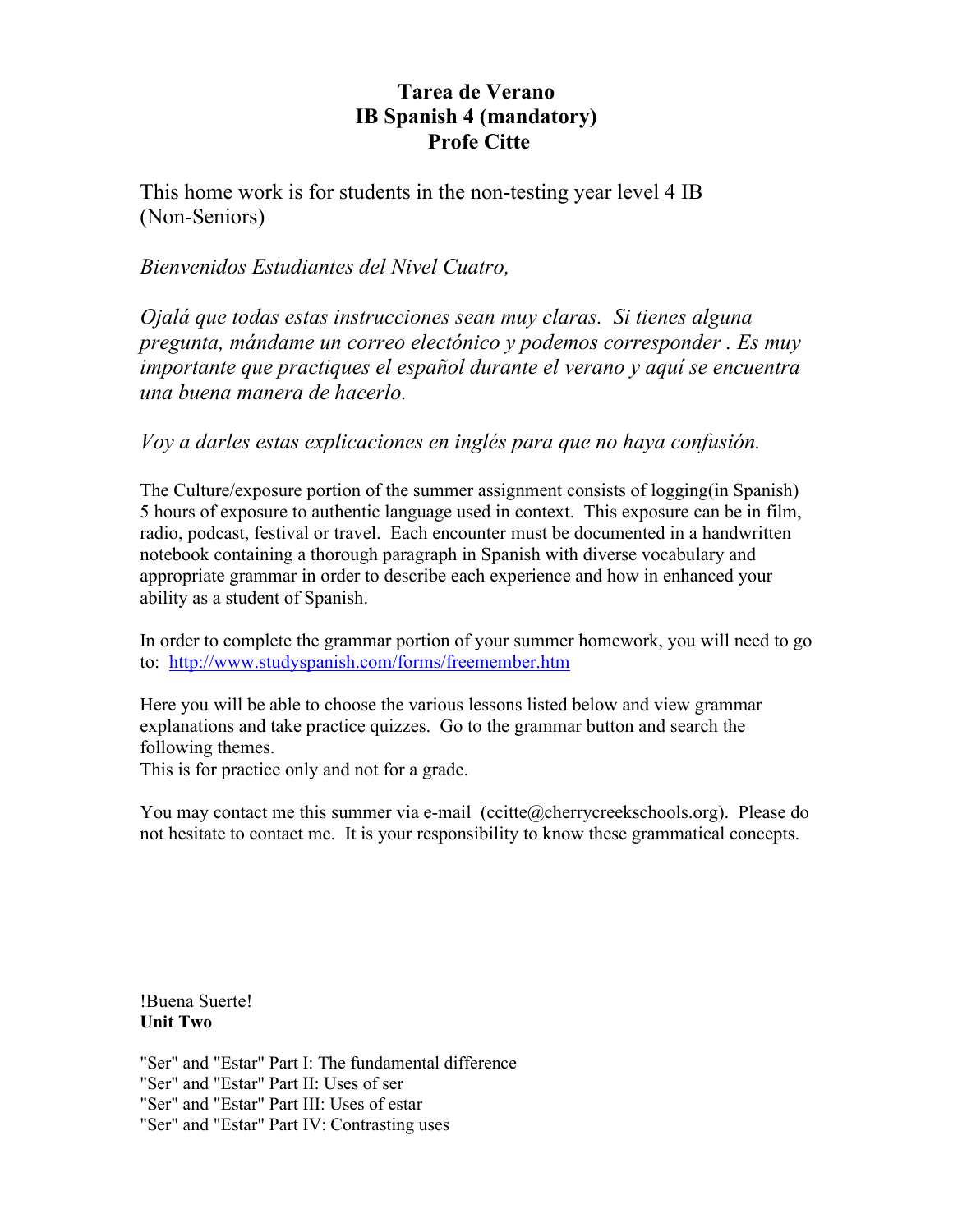#### **Unit Three**

Stem-Changing Verbs: o:ue Stem-Changing Verbs: e:ie Stem-changing verbs: e:i "Acabar de" + infinitive "Volver a" + infinitive

#### **Unit Four**

[Direct Object Pronouns: Part I](http://www.studyspanish.com/lessons/dopro1.htm) [Direct Object Pronouns: Part II](http://www.studyspanish.com/lessons/dopro2.htm) [Direct Object Pronouns: Part III](http://www.studyspanish.com/lessons/dopro3.htm) [Indirect Object Pronouns: Part](http://www.studyspanish.com/lessons/iopro1.htm) I [Indirect Object Pronouns: Part II](http://www.studyspanish.com/lessons/iopro2.htm) [Indirect Object Pronouns: Part III](http://www.studyspanish.com/lessons/iopro3.htm) [DO and IO Pronouns Together](http://www.studyspanish.com/lessons/iodopro.htm) [Verbs with Irregular First Persons](http://www.studyspanish.com/lessons/irregfirst.htm)

#### **Unit Five**

"Saber" vs "Conocer" / "Pedir" vs "Preguntar" "Por" and "Para" Reflexive Verbs: Part I Reflexive Verbs: Part II Definite Article: Part II

#### **Unit Six**

[Preterite vs Imperfect: Part I](http://www.studyspanish.com/lessons/pretimp1.htm) [Preterite: Part I](http://www.studyspanish.com/lessons/pret1.htm) [Imperfect: Part I](http://www.studyspanish.com/lessons/imp1.htm) [Preterite: Part II](http://www.studyspanish.com/lessons/pret2.htm) [Imperfect: Part II](http://www.studyspanish.com/lessons/imp2.htm) [Preterite vs Imperfect: Part II](http://www.studyspanish.com/lessons/pretimp2.htm) [Preterite: Part III](http://www.studyspanish.com/lessons/pret3.htm) [Imperfect: Part III](http://www.studyspanish.com/lessons/imp3.htm) [Preterite: Part IV](http://www.studyspanish.com/lessons/pret4.htm) [Preterite: Part V](http://www.studyspanish.com/lessons/pret5.htm) [Preterite: Part VI](http://www.studyspanish.com/lessons/pret6.htm) [Preterite vs Imperfect: Part III](http://www.studyspanish.com/lessons/pretimp3.htm) [Preterite and Imperfect: Review](http://www.studyspanish.com/lessons/pretimp4.htm)

#### **Unit Seven**

[Subjunctive Part I: Introduction](http://www.studyspanish.com/lessons/subj1.htm) [Subjunctive Part II: Conjugating regular and stem-changing verbs](http://www.studyspanish.com/lessons/subj2.htm) [Subjunctive Part III: Verbs that change orthographically](http://www.studyspanish.com/lessons/subj3.htm) [Subjunctive Part IV: Irregular verbs](http://www.studyspanish.com/lessons/subj4.htm) [Subjunctive Part V: Desire](http://www.studyspanish.com/lessons/subj5.htm) [Subjunctive Part VI: Ignorance, doubt](http://www.studyspanish.com/lessons/subj6.htm)